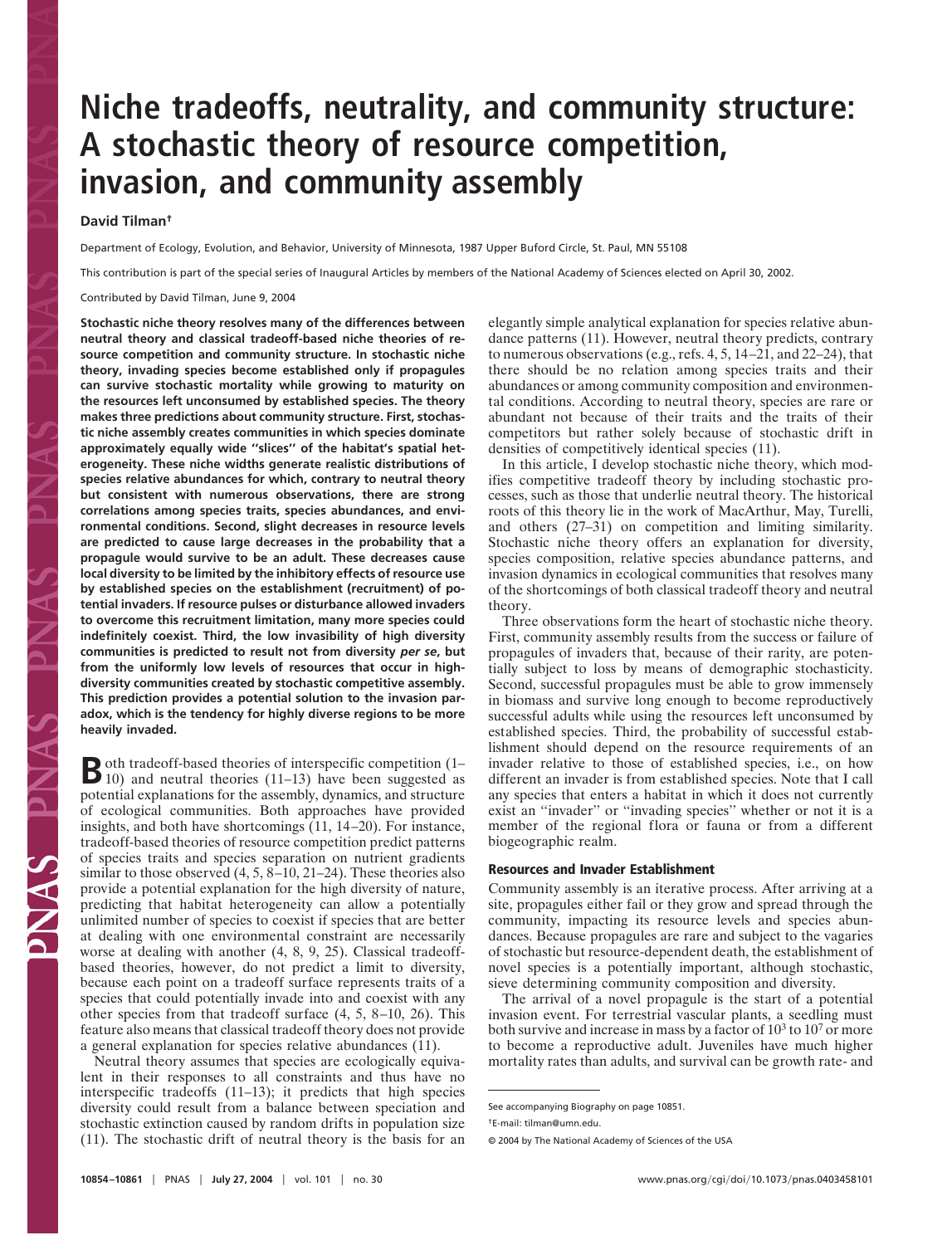resource-dependent. The analyses presented here incorporate resource and growth rate-dependent survival by assuming that *ms*, the probability of mortality for a seedling or juvenile per unit time, is constant, but that the amount of time spent exposed to this mortality as a juvenile, and thus the chance of survival to adult, depends on resources and resultant growth rates.

Let *p* be the probability that a germinated propagule would survive to become an adult and let *y* be the time required for it to grow in mass from that of a seed  $(B_s)$  to that of an adult  $(B_a)$ . Then

$$
p = (1 - m_s)^y \quad \text{where } y = \frac{\ln \left[\frac{B_a}{B_s}\right]}{U}.
$$
 [1]

Time to maturity, *y*, depends on the amount that a juvenile must grow to become an adult and on its resource-dependent vegetative growth rate, *U*. The probability of survival to adult is a strongly decreasing function of *y*. For instance, if  $m_s = .75 \text{ yr}^{-1}$ , 1 in 10<sup>3</sup> propagules would become adult if this required 5 yr of growth  $(y = 5$  yr), but only 1 in 10<sup>6</sup> would do so if lower resource caused  $y = 10$  yr. Time to maturity, *y*, is determined by the amount of resource, *R*, that is left unconsumed by established species and by invader resource requirements. Let an invader have a vegetative growth rate that is a Monod function of *R*, of the single limiting resource. Then

$$
U = \frac{1}{B_i} \frac{dB_i}{dt} = \frac{g_i R}{R + K_i} - S_i,
$$
 [2]

where the subscript  $i$  refers to an invading individual;  $g_i$  is its maximal growth rate;  $B_i$  is its biomass;  $K_i$  is the value of  $R$  at which it achieves half of its maximal growth rate; and  $S_i$  is its rate of biomass loss to senescence, herbivory, etc. Note that this individual will have a vegetative growth rate greater than 0 only if  $R > K_i S_i / (g_i - S_i)$ .

The biomass dynamics of an established species are also governed by Eq. **2**, except that an additional loss term must be added to the equation: loss to plant mortality, *mp*. This addition is necessary because Eq. **2** applies to the vegetative growth of a single living individual, not to a whole population. At equilibrium, an established species (''Species e'') would reduce the limiting resource to  $R_e^*$ , where

$$
R_e^* = \frac{K_e(S_e + m_{p,e})}{g_e - S_e - m_{p,e}}.
$$
 [3]

The  $R^*$  of a species determines its competitive ability; the species with the lowest  $R^*$  displaces all other species at equilibrium when species compete for a single resource  $(4)$ . In combination, Eqs. **1**–**3** show that *p*, the probability of the propagule of an invading species surviving to adulthood, is

$$
p = (1 - m_s) \frac{\left(\frac{\ln\left[\frac{B_a}{B_s}\right]}{g_i R_e^*} \right)}{\left(\frac{R_e^*}{R_e^* + K_i} S_i\right)}.
$$
 [4]

This equation shows that *p* very strongly depends on  $R_e^*$  (Fig. 1). It is extremely unlikely that a rare invader would successfully establish if the invader had an *R\** similar to or greater than that of an established species (Fig. 1*B*). For this example, the chance of invader survival to adult is  $\leq 10^{-5}$  when an invader enters a habitat in which the established plant had reduced the resource down to the *R\** of the invader. The invader's probability of survival to adult increases by three orders of magnitude, to  $10^{-2}$ , if the invader enters a habitat with just 20% more resource than its *R\**. This low predicted survival rate for a species invading a habitat with the resource at its own *R\** is consistent with the



**Fig. 1.** Resource-dependent survival. (*A*) Effect of ambient resource levels on the probability (*p*; red curve) that a propagule would survive to become a reproductive adult (i.e., probability of invasion) based on Eq. **4**. *R*\* is the level to which an equilibrial population of the invading species would reduce the resource. (*B*) The same curve is shown, except that *p* is on a log scale, showing the large impacts on *p* of slight differences in *R*. Parameters were set as follows:  $m_p = 0.2$  yr<sup>-1</sup>,  $m_s = 0.4$  yr<sup>-1</sup>,  $B_s = 0.1$ ,  $B_a = 10$ ,  $K_i = 3$ ,  $S_i = 1.0$  yr<sup>-1</sup>, and  $r_i = 5.0 \text{ yr}^{-1}$ .

observation that many plant species produce  $10<sup>4</sup>$  to  $10<sup>6</sup>$  seeds per year, live for many years, and yet, on average, produce only one reproductively successful offspring per adult.

This article addresses stochastic competitive community assembly for a simple case for which classical analytical tradeoff theory predicts unlimited diversity (25, 26). This case assumes that (*i*) species compete for a single resource, (*ii*) maximal growth rates are a Gaussian function of temperature, (*iii*) species are identical except in optimal temperatures, and (*iv*) the habitat has spatial heterogeneity in temperature. The heterogeneous habitat can be visualized as a continuum of site temperatures that might occur, for instance, from low to high elevations or from the north-facing to the south-facing slopes. The theory directly applies to factors other than temperature, such as substrate redox potential or soil pH. In addition, this simple model provides a caricature of other interspecific tradeoffs for which each point on a tradeoff surface represents a viable species, such as competitive tradeoffs for two or more limiting resources.

For habitats with temperature heterogeneity, the vegetative growth rate of an invading individual in a particular habitat is still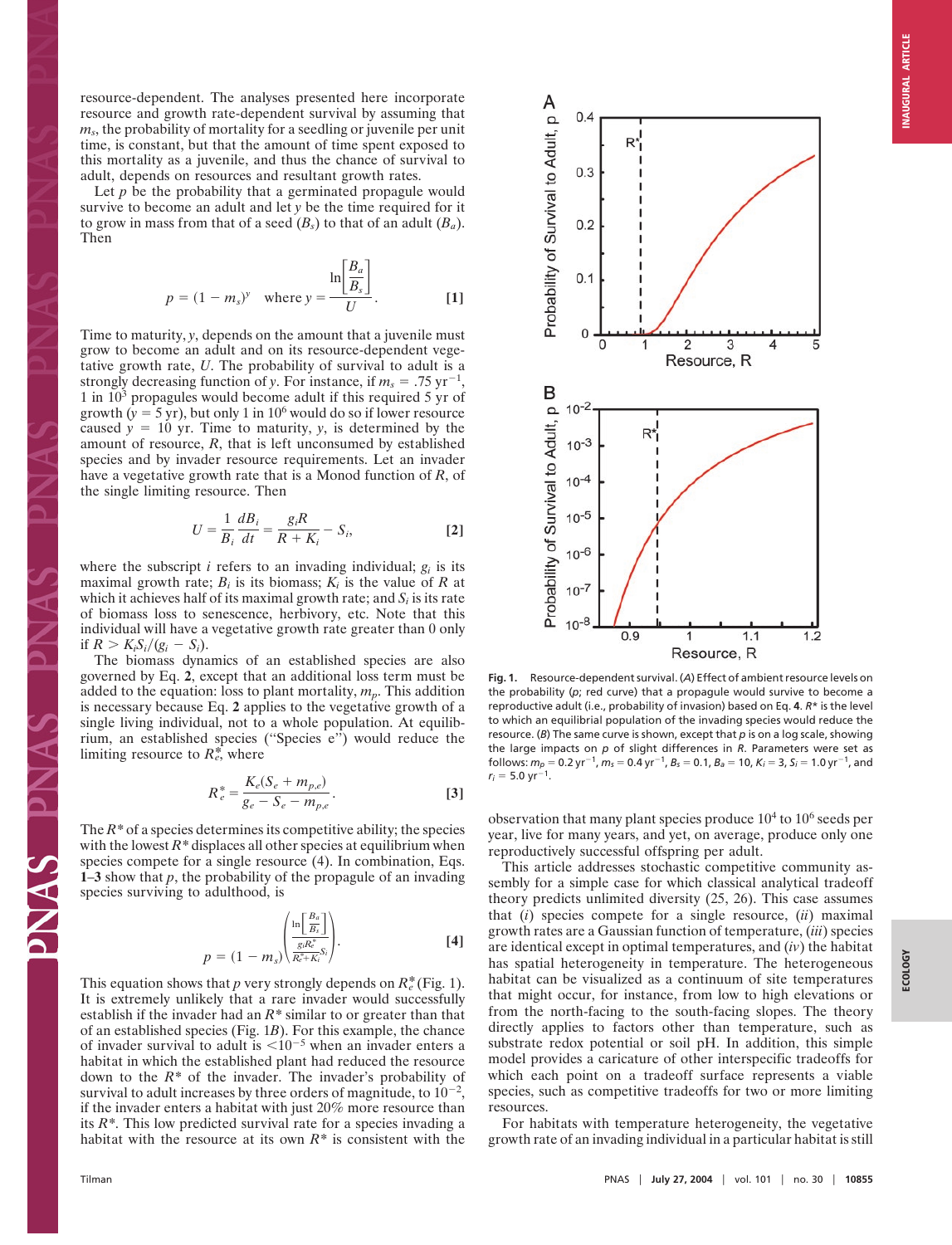

**Fig. 2.** Gaussian growth, resource use, and invasion success. (*A*) Temperature-dependence of growth rate, *g*, based on Eq. **5**. (*B*) The temperature- and resource-dependent zero net-growth isocline (black curve) of the species of *A*. The isocline shows the level to which *R* is reduced by an equilibrial population of this species. The shaded region shows resource levels available to potential invaders. (*C*) Dependence of probability of invasion (probability of propagule survival to adult) on the *t<sub>opt</sub>* of an invader for the case illustrated in *B*. This function assumes that a propagule has landed in a site with its optimum temperature and that the established species is at equilibrium. (D) The same curve as in C but shown on a log scale. For these cases and those of Fig. 3,  $m_p = 0.2$  yr<sup>-1</sup>,  $m_s = 0.2$ 0.33 yr<sup>-1</sup>,  $B_s = 0.05$ ,  $B_a = 50$ ,  $K_i = 2.5$ ,  $S_i = 1.0$  yr<sup>-1</sup>,  $r_i = 5.0$  yr<sup>-1</sup>,  $\sigma_i = 2$ °C, and  $f = 10^5$ . Species differ only in  $t_{opt}$  values.

determined by Eq. **2**, except that *gi* in Eq. **2** (and in all other equations) would be a Gaussian function of temperature:

$$
g_i(t) = r_i e^{\left[\frac{-(t - t_{\text{opt},i})^2}{2\sigma_i^2}\right]}.
$$
 [5]

Here,  $t$  is temperature;  $t_{opt,i}$  is the temperature at which species  $i$  grows optimally;  $r_i$  is the maximal rate of biomass growth (units of  $dB/Bdt$ ); and  $\sigma_i$  is the standard deviation of this Gaussian function (Fig. 2*A*).

Once established, a species would reduce the resource to its temperature-dependent *R\** as specified by Eqs. **3** and **5**. This isocline (Fig. 2*B*) shows resource levels that an invader would experience. Note that this species (and all other species) can only survive with resource levels on or above the horizontal line, which is the interspecific tradeoff curve. The shaded region above this line shows the resources available to invaders. These levels determine (by means of Eq. **4** with *gi* as defined by Eq. **5**) the survival probabilities of invaders. For instance, the Gaussian growth curve of Fig. 2*A* leads to the temperature-dependent resource isocline of Fig. 2*B*, which leads to probabilities of invasion shown in Fig. 2 *C* and *D*. These invasion curves show the probability that a species with a given *t*opt would invade a site with a temperature equal to its  $t_{opt}$  in the presence of the established species. This model shows a ''best case scenario,'' because most invading propagules would colonize sites with a temperature other than their *t*opt (which is the case modeled below). In contrast, established species reach greatest abundance and thus deposit most propagules in sites at or near their *t*opt (also as modeled below).

Established species strongly inhibit invasion of species similar to them. Each established species decreases the likelihood of invader establishment over a rather broad range of invader  $t_{\text{opt}}$ values, creating a stochastic ''limit'' to similarity. This limit occurs because the Gaussian growth curve (Fig. 2*A*) is flattened when inverted to give the resource-dependent zero net-growth isocline (Fig. 2*B*), which is even more flattened to give the invasion probability curve (Fig. 2*C*). The magnitude of this effect is illustrated by the log of the probability of invader establishment (Fig. 2*D*).

## **Stochastic Individual-Based Community Assembly**

To determine how resource competition, spatial heterogeneity, and stochastic resource-dependent establishment interact to determine community properties, I performed simulations of community assembly. Species abundances and resource levels were determined by Eqs. **1**–**5**. Simulations incorporated several stochastic elements. First, the  $t_{\text{opt}}$  of each potential invader was chosen by random draw from a normal or uniform distribution. Second, the temperature of the habitat invaded by a propagule was randomly drawn from the probability distribution (normal or uniform) of all possible habitat types. Third, the resource- and temperature-dependent survival probability and reproduction of each invader were used, by means of stochastic demographic simulation, to determine whether it either went extinct or survived and whether its offspring survived, etc.

Simulations of community assembly, performed in MATH-EMATICA, proceeded as follows. A propagule and the habitat in which it landed were independently and randomly chosen. The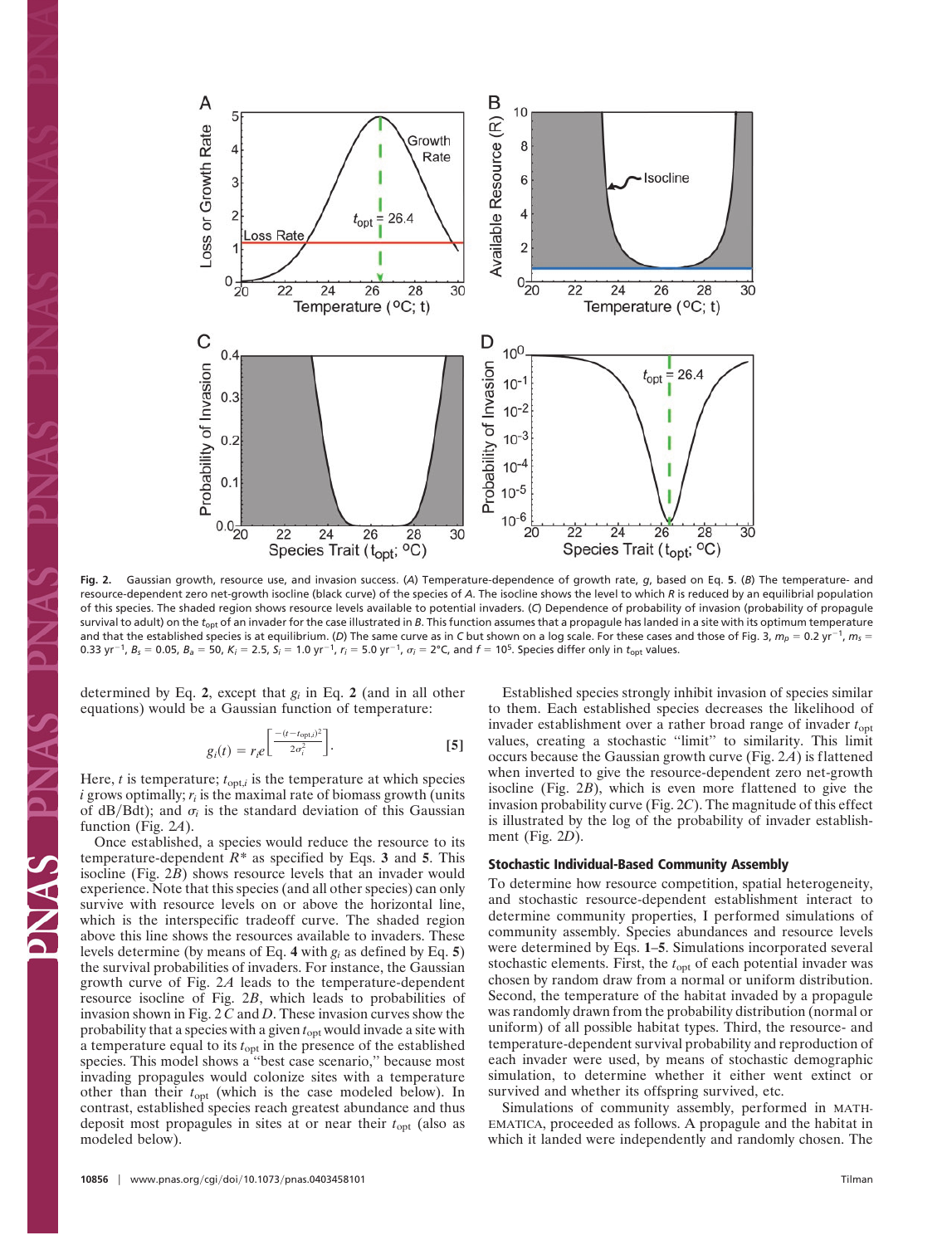

**Fig. 3.** Stochastic competitive assembly and resource use. An example of stochastic competitive assembly, based on simulation of Eqs. **1**–**5** for a case in which the temperature of a habitat and the *t*opt of a propagule are both randomly drawn from uniform distributions on the temperature interval from 20°C to 30°C. Levels of available resources for the community after the second species becomes established (*A*, red isocline), after five species become established (*B*), and after 11 species become established (*C*; note the 10-fold change in scale for the *y* axis) in the community. Probabilities of subsequent invasion for the cases of *A*, *B*, and *C*, assuming that each species colonizes a site with a temperature equal to its*t*opt. The two regions of high invasion probability for the two-species community (*D*) were the regions invaded by the next three species (*E*). The resources left unconsumed by the five-species community created zones with higher invasion probability (*E*; note 10-fold change in scale of *y* axis), which were the areas subsequently invaded (*C* and *F*; note 1,000-fold change in *y* axis for *F*).

survival probability, *p*, of the propagule was determined by using Eqs. 4 and 5, with  $R_e^*$  being the resource level imposed by the then-established species that was the best competitor at the temperature of the habitat into which the invading individual had fallen. This survival probability was compared to *Q*, a uniform random number on the  $\{0, 1\}$  interval. If  $p < Q$ , the invading individual survived to be reproductive; otherwise, the invading individual died and another propagule and habitat were chosen. If a propagule survived to become a reproductive adult, birth–death processes were followed for this adult and for all its progeny for 40 iterations to determine whether it went extinct or whether a viable population was established. Each adult had a fecundity of *f* seeds per year  $(f = 10^5$  for simulations in this study). Each of its seed had a probability of *p*, as specified in Eqs. **4** and **5**, of surviving to become an adult. If a viable population was established, the species was allowed to spread across the heterogeneous habitat and go to competitive equilibrium with all previously established species. Any established species whose equilibrium population density fell to less than one individual (out of a community normalized to contain 10,000 individuals for the total habitat) was considered extinct, and new equilibrial densities were determined. The resource levels imposed along the gradient by this new equilibrial community were the resource levels experienced by subsequent invading individuals until a new invader again survived to establish a viable population. This entire process was iterated for a fixed number of propagule invasions, usually  $10^6$  to  $10^8$ .

## **Results**

**ANA** 

**A Typical Case.** A typical pattern of community assembly for a case in which there were uniform distributions of site temperatures and of propagule  $t_{opt}$  values is shown in Figs. 2 and 3. Because the habitat initially was replete with the limiting resource, species of any temperature optimum were equally likely to be the first successful colonist. For the simulation shown, the first successful invader had a temperature optimum of 26.4°C, giving the resource isocline (Fig. 2*B*) and resulting invasion probabilities (Fig. 2*C*) already discussed. After 51 invasion events, a second species ( $t_{\text{opt}} = 20.5$ °C) became established. These two species reduced resource levels (Fig. 3*A*), impacting invasion probabilities (Fig. 3*D*). After 7,600 invasion events, an additional three species had established (Fig. 3*B*). Their temperature optima (22.6, 23.9, and 29.6°C) fell in the two regions of high invisibility created by the first two species. The levels and pattern of resources left unconsumed by these five species (Fig. 3*B*) determined the probabilities of subsequent invasion (Fig. 3*E*). After 580,000 invasion events, six more species had become established. These 11 species created a landscape with sufficiently low and uniform resources (Fig. 3*C*) and invasion probabilities (Fig. 3*F*) that none of the subsequent 420,000 invaders became established. The greatest probability of further invasion is about 0.00005; this probability applies only once a species with a temperature optimum of about 21.9°C colonizes a site with a temperature close to its optimum.

Throughout the assembly process, each successful invader reduces resources in sites with conditions near its optimum, reducing the chance of invasion by species with similar traits (Fig. 2*D*). Each successful invader thus preempts habitats close to its optimum. Although this is not a fixed ''limit to similarity,'' the consequences are similar.

**General Features of Stochastic Competitive Assembly.** As shown by hundreds of additional simulations, communities created by stochastic competitive assembly have several general features. First, species number increases rapidly initially and then levels off (Fig. 4*A*). In particular, species number increases as the log of invasion events (Fig. 4*A Inset*) despite there being an unlimited pool of potential colonizing species. A habitat that contained 20 species after 10 years and 26 species after 100 years would, for instance, have 32 species after 1,000 years and only 44 species after 100,000 years.

This dramatic slowing of invader success is caused by the lower and more uniform resource levels created as assembly proceeds. This pattern of resource reduction causes the probability of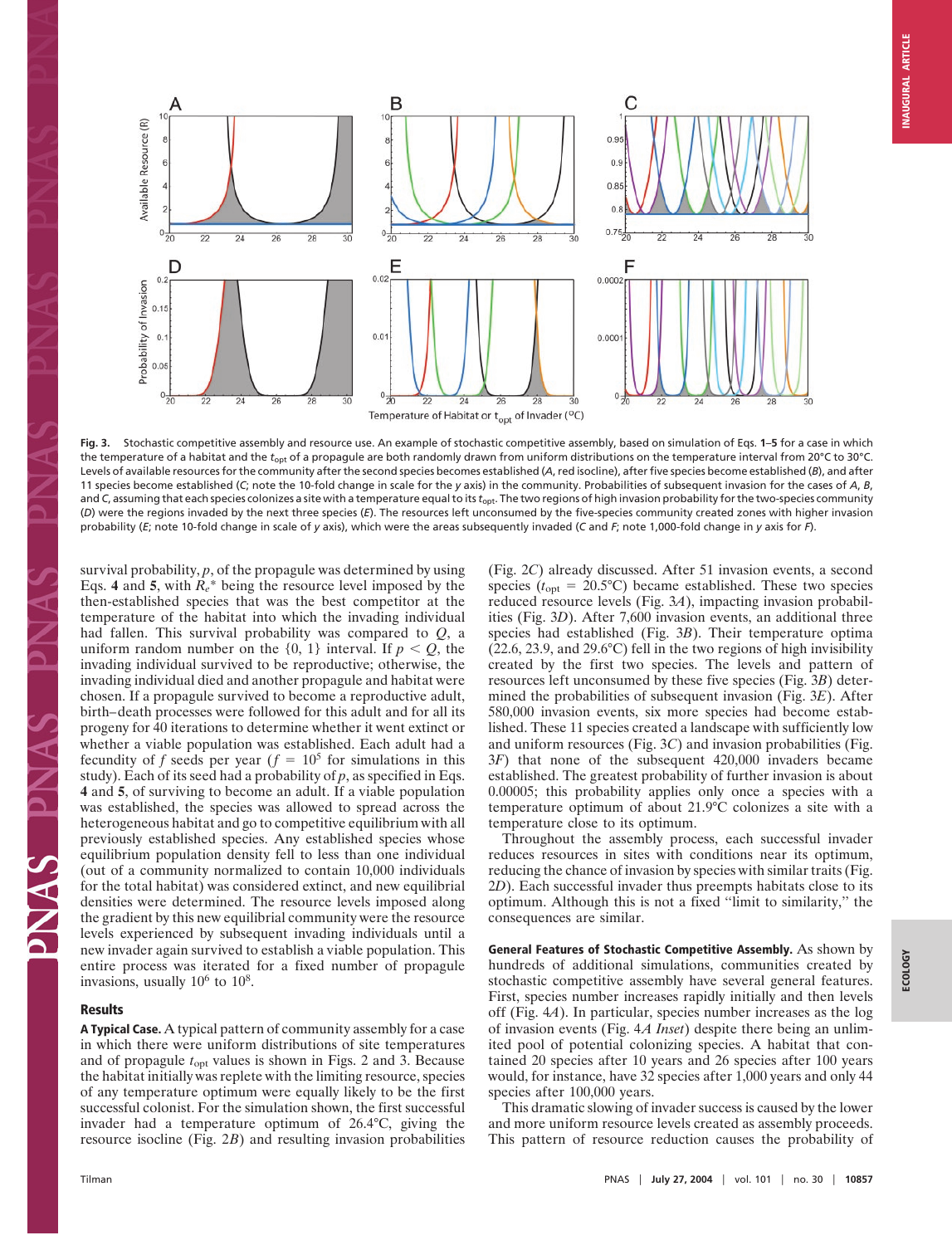

**Fig. 4.** Diversity and invasion. (*A*) Dynamics of species accumulation during stochastic competitive assembly shown for a simulation with Gaussian distributions of both habitat temperatures (mean, 25°C;  $\sigma = 2^{\circ}$ C) and propagule  $t_{opt}$  values (mean, 25°C;  $\sigma = 2^{\circ}$ C). Parameters were otherwise identical to those of Figs. 2 and 3, except that  $\sigma_i = 0.4$ °C. (*Insert*) Shown are three additional simulations differing only in the extent of habitat heterogeneity ( $\sigma$ ), each illustrating that species number increases as the log of invasion events. (*B*) Log of the probability of future invasion (proportion of propagules that become established) declines linearly with species number. Results are for the same simulation shown in *A*. (*C*) Species number after 106 invasion events for cases like those of *A* but with a range of values for *Bs* and *Ba.*

invader establishment to decline exponentially as diversity increases (Fig. 4*B*). For the case of Fig. 4*A*, for instance, the probability of establishment by an invading propagule would be about  $10^{-7}$  once the assembled community contained 32 species and  $10^{-8}$  once it contained 38 species. Thus, as diversity increases, the chance of successful recruitment (establishment of a new species) declines dramatically. This recruitment limitation occurs although all potential invaders have positive biomass growth rates and thus would ''invade'' if the classical, nonstochastic definition were used.

Another factor that might impact species number is the amount by which a seed must increase in mass to become a reproductive adult, i.e., the value of  $B_a$  relative to that of  $B_s$  (Eq. **4**). The dependence of species number on  $B_a/B_s$  is surprisingly flat once  $B_a/B_s$  exceeds about 10<sup>3</sup> (Fig. 4*C*). At that point a 105-fold increase in the ratio led to only a 1.4-fold decrease in species number. Interestingly, once  $B_a/B_s$  is in the range observed for vascular plants, diversity is essentially independent of seed and adult sizes.

A second major feature of stochastic competitive community assembly is that contrary to neutral theory the relative abundances of species depend on their traits and on environmental conditions. The most abundant species, on average, are the best competitors for the most common conditions. For instance, Fig. 5*A* shows relative abundances of species for five replicate cases of community assembly with a Gaussian distribution of site temperatures (mean  $= 25^{\circ}\text{C}, s = 3$ ). The most abundant species were, on average, those with  $t_{\text{opt}}$  values of about 25 $^{\circ}$ C. The relative abundances of species declined based on the number of standard deviations ( $\sigma$  for the Gaussian distribution of habitat temperatures) by which their *t*opt differed from the mean temperature of the habitat (Fig. 5*B*).

This seemingly intuitive result holds a deeper insight. The correspondence between species traits and abundances occurs because species capture roughly equally wide ''slices'' of environmental conditions, as illustrated by their ''niche widths.'' The best competitors for the most frequent conditions are highly abundant precisely because they are able to prevent establishment by species similar to themselves. Niche width is defined here as the range of temperatures through which a given species is competitively dominant. A species is competitively dominant for those temperatures for which it has the lowest *R\**. For example, species A, B, and C have niche widths of  $w_A$ ,  $w_B$ , and *wC* (Fig. 5*C*).

Stochastic competitive assembly causes species to have niche

**<sup>10858</sup>** www.pnas.org-cgi-doi-10.1073-pnas.0403458101 Tilman

widths that are roughly equal. In contrast, niche widths would be more variable if resources were partitioned randomly among species. We can compare niche widths for stochastic competitive communities (Fig. 5*D*) with niche widths for communities composed of *n* species with *t*opt values randomly located along a temperature gradient of length *L*. Clearly, the average niche width for each species would be  $L/n$  for both randomly chosen communities and stochastic competitive communities. The critical issue is the variation in niche widths. For a randomly chosen community, the variance in niche widths,  $\sigma^2$ , is

$$
\sigma^2 = L^2(n-1)/n^2(n+1),
$$
 [6]

which is derived in Lehman and Tilman (26) for the broken stick model and modified here to have a length of *L* rather than 1 and to have *n* represent species number rather than the number of "breaks." I performed a paired *t* test comparing the standard deviation of niche widths between each stochastic competitive community and a randomly chosen community with identical species number. These standard deviations were highly significantly different (paired *t* test;  $n = 5$ ,  $t = 23.8$ ,  $P < 0.0001$ ), with the niche widths of randomly chosen communities being  $3.6\times$ more variable, as measured by standard deviations, than of stochastic competitively assembled communities. Similar analyses, performed on the results of stochastic competitive assembly for 43 other cases spanning a large variety of conditions yielded similar results (paired *t* test;  $n = 43$ ,  $t = 5.36$ ,  $P < 0.001$ ). Thus, stochastic competitive assembly creates communities with relatively uniformly spaced species. Expressed another way, stochastic competitive assembly imposes a limit, albeit a stochastic limit, to similarity (31). Niche widths are, of course, somewhat greater for the successful invaders of rarer habitats (Fig. 5*C*), but this trend in niche widths is small relative to the trend in habitat frequencies (Fig. 5*A*).

Stochastic competitive community assembly determines the distributions of species relative abundances (Fig. 6). The shapes of these curves are predicted to result mainly from the interplay of the approximately equally wide slices of habitat held by each species and the shape of the probability distribution of habitat types but also to depend on the distribution of traits of potential colonists. The curve predicted for habitats with a uniform distribution of both habitat types and species traits (Fig. 6, blue curve) is much flatter (many equally abundant species) than observed in nature, whereas cases with Gaussian habitat heter-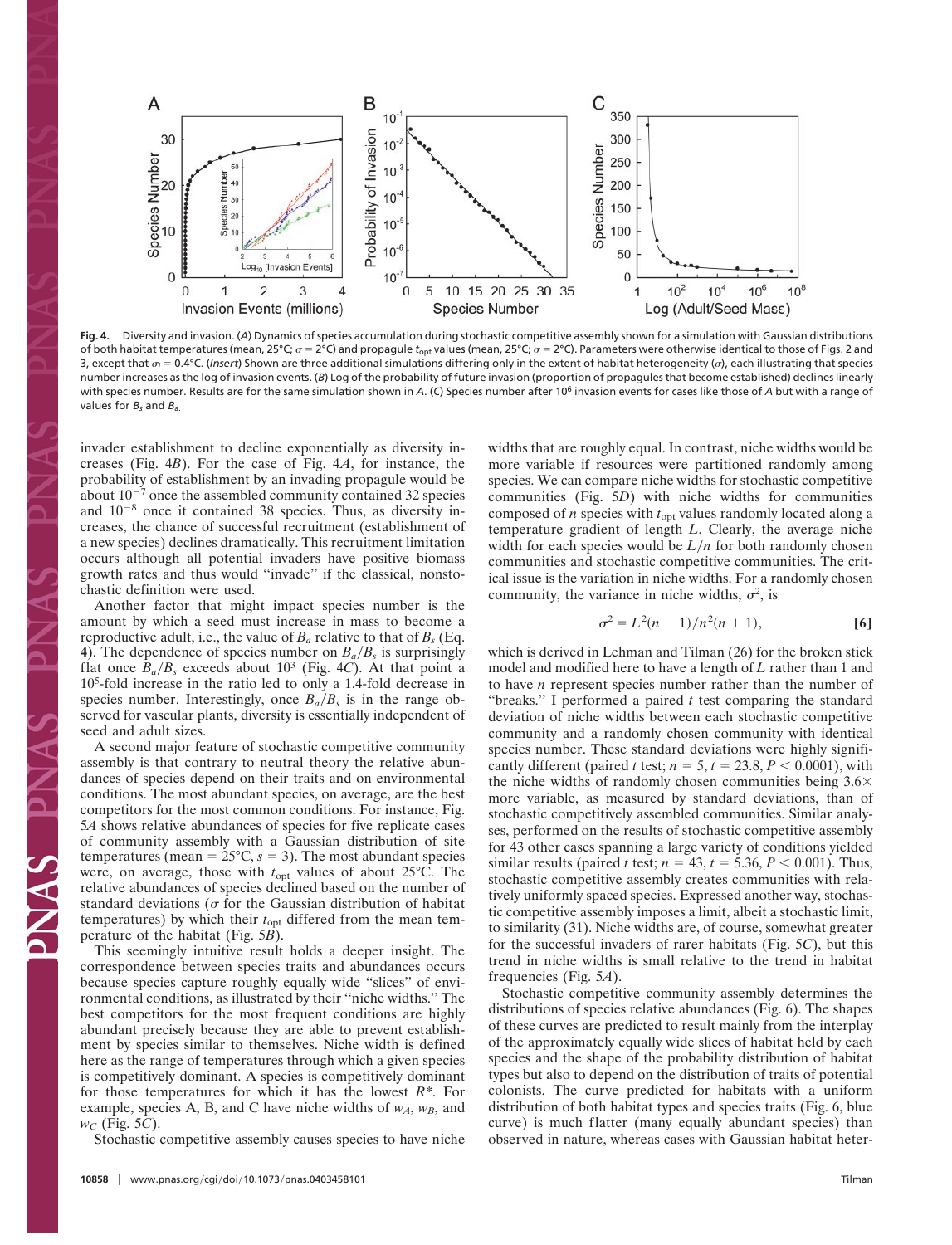

**Fig. 5.** Results of stochastic competitive assembly. (*A*) Results of stochastic competitive assembly for five replicate simulations in which there were Gaussian distributions of both habitat temperatures and propagule t<sub>opt</sub> values. Parameters equal those reported for Fig. 4 *A* and *B*. The distribution of relative abundances of habitat temperatures (solid curve) closely mimics the observed relative species abundances (points). (*B*) Relative abundance data of *A* graphed against the number of standard deviations of habitat heterogeneity ( $\sigma = 2^{\circ}$ C) by which optimum temperatures of species differ from habitat mean temperature. The most abundant species are those with *t*opt values corresponding to the most common habitat types. (*C*) Niche width is defined as the range of temperatures over which a species is the competitive dominant one. (*D*) Observed niche widths for the five simulations of *A* and *B*.

ogeneity and/or Gaussian distributions of traits give curves that better mimic observed patterns.

#### **Discussion**

Stochastic niche theory has its conceptual roots in the classic theory of niche overlap (27–30), but it incorporates three



**Fig. 6.** Stochastic competitive assembly and species abundances. Relative species abundance curves (average of five simulations,  $10<sup>7</sup>$  invasion events each) for four cases: Uniform distributions of both habitat temperature and *t*opt values (blue; parameters equal those reported for Figs. 2 and 3, except that  $\sigma_i$  = 0.4°C); Gaussian habitat and uniform  $t_{\rm opt}$  values (red; parameters equal those of the blue curve, but with habitat mean =  $25^{\circ}$ C and  $\sigma = 2^{\circ}$ C); Gaussian habitat and Gaussian  $t_{\text{opt}}$  values [black (case shown in Figs. 4 and 5) and green (parameters equal those reported for Figs. 4 and 5, except that  $\sigma_i$  = 0.09°C with a habitat mean = 28.5°C and its  $\sigma = 2$ °C and a propagule  $t_{\text{oot}}$  mean = 21.5°C and its  $\sigma = 2.0^{\circ}$ C)].

important mechanisms that are absent in classic niche overlap theory. First, it incorporates the impacts of demographic stochasticity on rare invaders (31). Second, stochastic niche theory explicitly considers the mechanisms of competition. Third, it addresses the constraint that a potential invader must be able to survive, grow, and reproduce by using the resources left unconsumed by established species. As the analyses presented here show, it is precisely because new species enter a community as rare propagules that must survive and grow on resources left unconsumed by existing species that demographic stochasticity interacts with resource competition to have profound effects on community structure. Stochastic competitive assembly causes local diversity to be limited not by competitive interactions among established species but by inhibitory effects of established species on recruitment. If this recruitment limitation were overcome, such as by addition of large numbers of propagules of novel species, many more species are predicted to indefinitely coexist locally than ever would occur with natural assembly.

To determine how this prediction of stochastic niche theory and the others presented in this paper might depend on the methods used to simulate stochasticity, a limited number of simulations were also performed by using a spatially explicit stochastic model in which the dispersal, growth, resource use, reproduction, and mortality of each individual was followed separately. These simulations provided qualitative support for the results presented in Figs. 3–6, but additional work will be needed to elucidate other effects that might arise in fully stochastic multispecies dynamics.

Several lines of field evidence support the assumptions and predictions of stochastic niche theory. First, it has frequently been observed that there is a strong positive correlation between the number of propagules released into an environment and establishment success. This correlation occurs, for example, for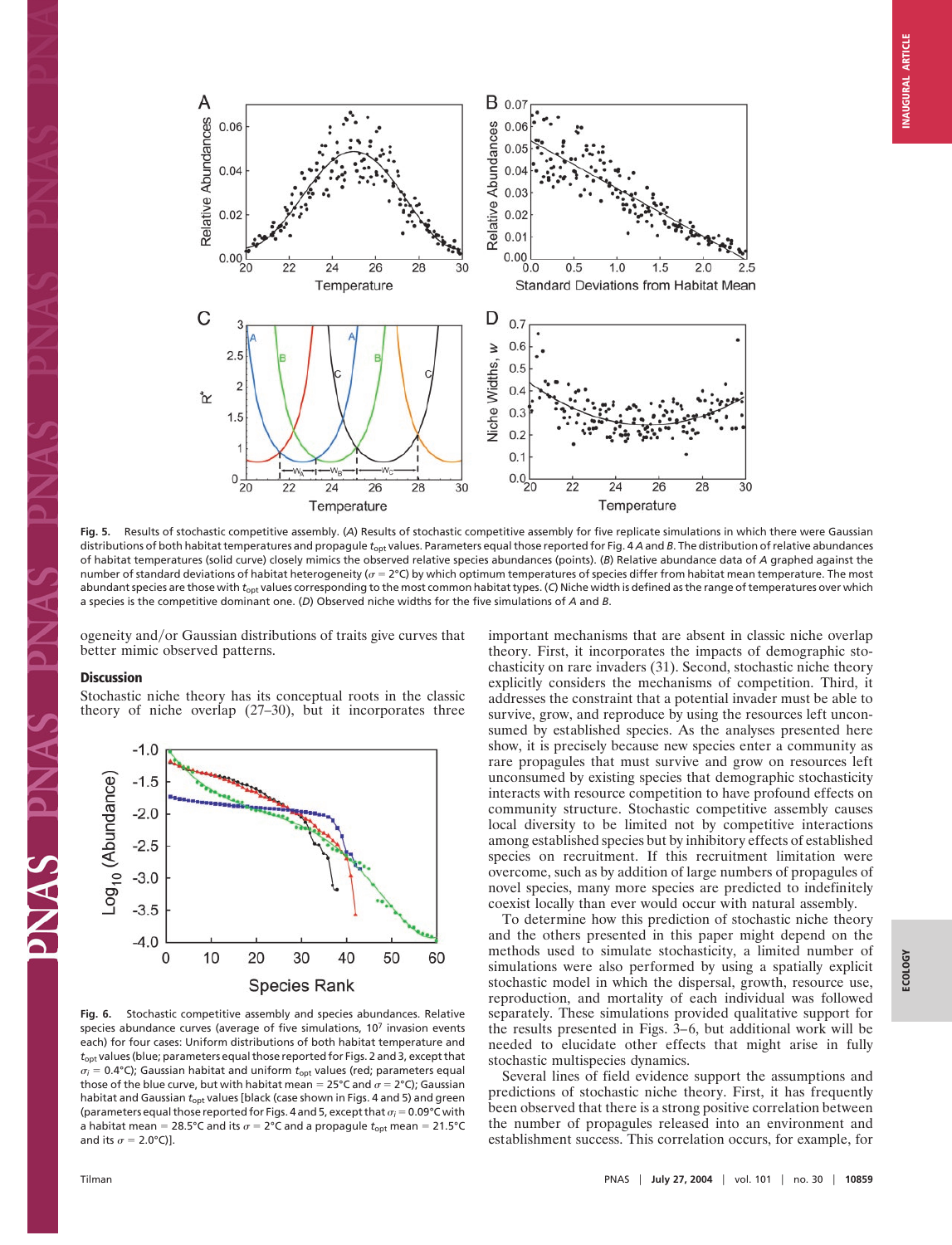both introduced passerine birds and introduced biological control agents (32, 33). Second, if sufficient amounts of seed from species enter a site to allow them to overcome recruitment limitation, many native or naturalized plant species can become established and persist in sites from which they were absent. This finding suggests that the occurrence of these plant species is recruitment-limited and that their traits fall along a tradeoff surface similar to that of the established species. For instance, a one-time addition of seed from many plant species led to a long-term near-doubling of local diversity in native, highdiversity grassland, with no evidence of competitive displacement (34). A review of  $\approx$  50-seed addition experiments showed that about a fourth of the species added as seed to communities became established adults (35). Also, introductions of exotic plant species to oceanic islands have caused few plant extinctions. Rather, exotic and native plants have persisted, causing total plant diversity on many oceanic islands to double (36). Similarly, exotic plant species introduced to California have increased its flora by  $\approx 20\%$  (36).

Stochastic competitive community assembly illustrates that "recruitment limitation" and "biotic limitation of diversity" are interacting and interdependent processes. The stochasticity of the colonization process causes different localities to differ in their species compositions. As local diversity increases during community assembly, the probability of local recruitment by additional species decreases. This inverse relationship results in many regional species that are capable of persisting in a locality being absent because of their low probability of establishment from propagules once species similar to themselves are established in a site. Furthermore, stochastic niche theory predicts that periodic disturbance, resource pulses, and other processes that allow species to overcome resource-dependent recruitment limitation would increase local species diversity (37–39).

Unlike neutral models, for which random walks to extinction are ultimately unavoidable because there are no stabilizing forces (11), stochastic but niche-tradeoff-based interactions have several features that lead to long-term persistence of species once established. First, the additional simulations done with the spatially explicit and fully stochastic version of this model show that species that have sufficient resources to become established also often attain sufficiently high equilibrial densities once established that they rarely suffer extinction from drift. Moreover, interspecific tradeoffs mean that all species have stable equilibria. The more that demographic stochasticity might reduce a population below its equilibrial density, the greater would be its per capita population growth rate and thus its rate of recovery. This density-dependent stabilization in combination with relatively high adult densities, relatively low adult mortality, and high seed production makes resource-dependent stochasticity during invasion the major step limiting local diversity.

Stochastic niche theory predicts, as do many other models (e.g., refs. 40–42), that, all else being equal, greater local diversity should lead to lower invasion rates. This prediction is supported by some (43–45) but not all (46) field studies, perhaps because in nature all else is rarely equal. Because the species that theory predicts should recruit are those that exploit patterns of underutilized resources, a more unique prediction of stochastic niche theory is that community invasibility depends on the degree to which established species exploit habitat heterogeneity in limiting resources.

This interpretation offers a potential resolution to the invasion paradox (47), i.e., to the negative correlation between diversity and invasion in both experiments and local comparisons but the positive correlation between diversity and invasion in regional comparisons (48, but see 49). Small nearby plots are likely to have similar within-plot spatial heterogeneity. Differences in their diversity would thus correspond to differences in the degree to which the existing species exploited that heterogeneity. On much larger scales, the regional species pool should be sufficient to fully exploit the heterogeneity of areas with low spatial heterogeneity, but it would be insufficient to do so in areas with the greatest spatial heterogeneity. This insufficiency would cause the most diverse regions to be the most readily invaded because their greater heterogeneity would be the least fully exploited. This possibility, which was supported by simulations of invasions into communities of differing spatial heterogeneities created by stochastic competitive assembly but with a restricted regional species pool, is thus consistent with the suggestion that the same processes that allow high diversity may also allow high rates of invasion (46).

A test of stochastic niche theory is provided by a study in which the seed of 27 grassland species was added to each of 147 plots in a biodiversity experiment. The total biomass attained after 3 yr by the added species declined  $>10$ -fold, and the number of added species that became established declined  $>2$ -fold along the experimental diversity gradient (50). The lower biomass and species number of invaders at higher diversity corresponded with the lower levels of soil nitrate at higher diversity. Perhaps the most interesting result was the pattern of inhibition of invaders by established species. All resident and invading species were classified as being in one of four functional groups. For all four possible comparisons, the strongest inhibitory effect of each established functional group was on invaders in that same functional group (50). This result supports the prediction of stochastic niche theory that established species should more strongly inhibit invaders that are more similar to themselves.

Hubbell (11) expressed concern about the classic broken stick model of niche preemption because it made the unjustified assumption that each successive species in a competitive hierarchy would obtain the same constant fraction of the remaining resources. This assumption, he said, ''remains unexplained by any biological mechanism, and borders on the mystical.'' Unlike the broken stick model, stochastic niche theory makes no *a priori* assumption about the fraction of resources that are captured by a species. Rather, this fraction is the result of two factors: the relatively constant niche widths generated by stochastic competitive assembly and the frequency distribution of habitat conditions (i.e., Fig. 5*A*, solid curve). For stochastic niche theory, the abundance of a species is, in essence, proportional to the niche width of the species times the height of its slice. This height is the proportion of the habitat that has the environmental conditions that the species requires. Because niche widths, although variable, are approximately equal, the more abundant species of a habitat are, on average, those that are better competitors for the more frequent conditions of the habitat. Rarer species are better competitors for less frequent environmental conditions (Fig. 5 *A* and *B*). This competitive process generates patterns of relative species abundances that can be qualitatively similar to those of the broken stick model. However, stochastic niche theory generates these without any *a priori* assumption of sequential resource partitioning.

Neutral theory predicts patterns of relative species abundances that closely match those often observed in nature (11, 17–19), but neutral theory also predicts that there should be no relationship between species traits and their abundances. Rather, abundances are predicted to result solely from structured random walks (11), leaving unexplained the correlations between species traits and their abundances within habitats and along environmental gradients (e.g., see refs. 4, 5, and 21). However, observations and experiments in a wide variety of communities have shown that species abundances change in a continuous manner along gradients in environmental factors, such as soil nutrients and moisture (4, 5, 22–24); that abundances are related to species traits (4, 5, 22–25); and that widely separated communities that experience similar environmental conditions converge on similar compositions (15). The impor-

E SANT